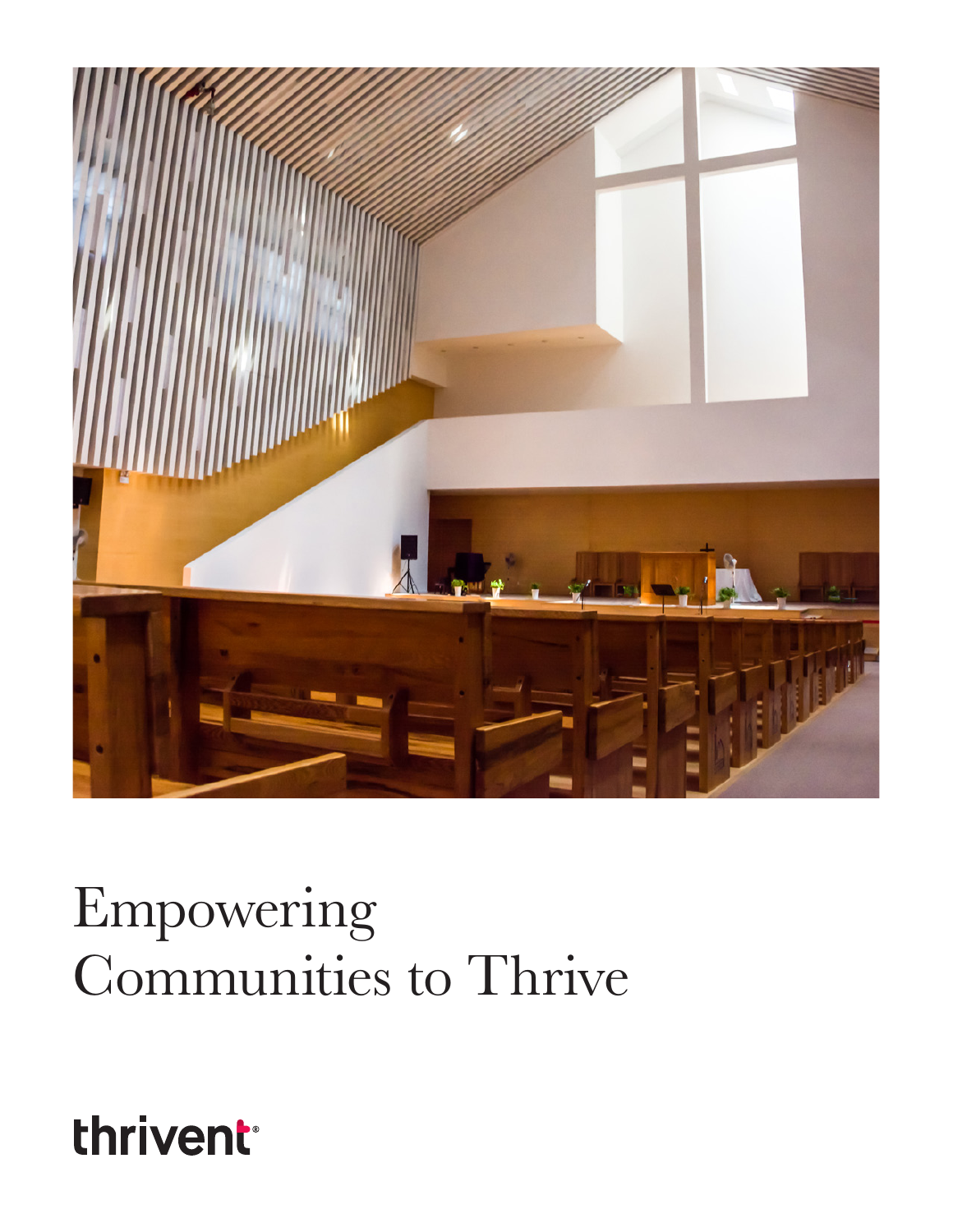

#### Who we are

We believe that humanity thrives when people make the most of all they've been given. That's why Thrivent is committed to helping those we serve—churches, nonprofits and individuals—make financial choices based on Christian values, something we've been doing for more than 100 years.

At Thrivent we see money as a tool, not a goal, so we offer unique resources to help you manage ongoing operations to carry out your mission and strengthen your community.

### Inspiring generosity

Making a difference is important to you—and those you serve. It's important to us, too, and it's part of what makes us truly unique. From meeting unmet needs in your community, to giving back to causes you care about, we give you the tools and resources to take action—and create impact.

### Strengthening communities together

With Thrivent by your side, you'll get access to great resources for your church or nonprofit, your staff, your family and your members:

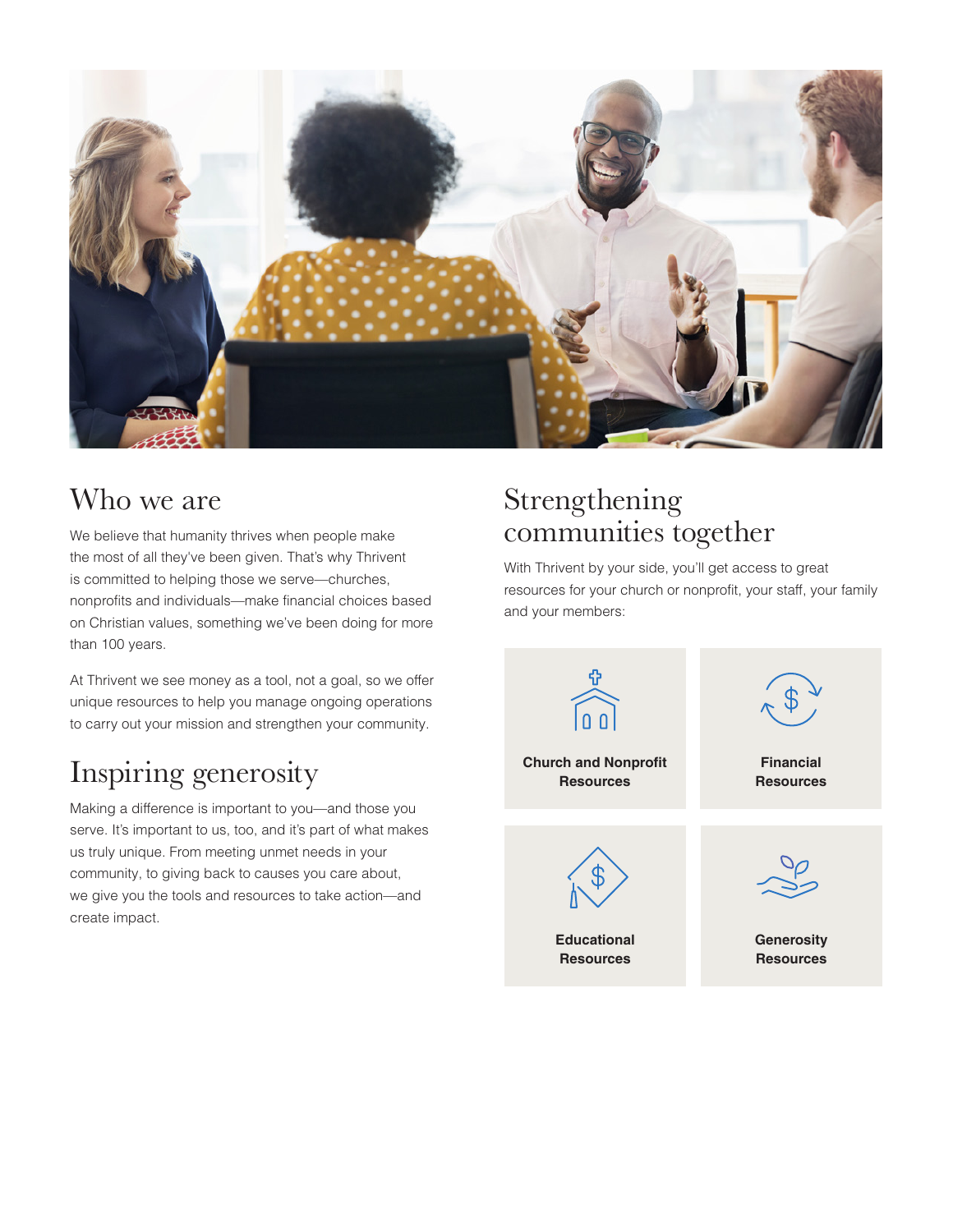### Church and nonprofit resources

- **Thrivent Church Financing**—Offering customized mortgage loans with long-term fixed rates for refinances, expansions, new construction and renovations. Our attractive rates and terms can save on expenses so funds can be redirected toward key ministries. Visit thriventchurchloans.com or call 1-800-984-9425.
- **Thrivent Credit Union business banking**—Offering checking and savings accounts, certificates, and lines and letters of credit for churches and organizations, subject to credit approval. Visit thriventcu.com.
- **Endowment/foundation/business asset management** 
	- **–** Invest for your church or institution by working with a Thrivent financial professional or visit thriventfunds.com.
	- **–** When investing, consider Thrivent Church Loan and Income Fund (XCLIX). The Fund allows churches to produce income while supporting other churches and their ministry goals through a fund with a high concentration of church mortgage investments. Learn more at thriventintervalfunds.com.
	- **–** For flexible endowment fund options to help support the future mission of churches and faith-based nonprofits, visit thriventcharitable.com.
- **Thrivent Trust Company and Ronald Blue Trust**—Offers customized investment management services along with institutional administrative services. In-depth knowledge working with boards of directors and governing committees responsible for managing their organizations assets. Visit thriventtrust.com or ronblue.com.



- **More than Money Matters® curriculum**—Help your community take steps to find financial clarity. Workshops cover a range of timely financial topics. Use them to enhance existing education programs or build something new. Learn more at morethanmoneymatters.com.
- **Christian leader learning opportunities**—Periodic events covering a range of timely, relevant topics, designed to inform and empower Christian leaders.

## $\left(\begin{matrix} \mathbb{S}^{\mathbb{N}} \\ \mathbb{S} \end{matrix}\right)$  Financial resources

- **Financial advice and products**—Thrivent financial professionals offer guidance and products to create a personalized plan for individuals and families. Visit thrivent.com/what-we-offer.
- **Thrivent Credit Union**—Provides banking products and services for individuals to help bring balance to spending, purpose to saving, and intention to managing debt. Visit thriventcu.com.
- **Thrivent Church Loan and Income Fund (XCLIX)**—For investors who are seeking income and want to support Christian organizations by investing in mortgage loans made to churches and faith-based nonprofits. Learn more at thriventintervalfunds.com.
- **Thrivent Impact Managed Portfolios**—These diversified portfolios are designed to align with your values. Some of the portfolios use environmental, social, corporate governance (ESG) or other values-based criteria to rank assets, while others seek socially responsible, sustainable, impact or faith-based investment opportunities. Visit thrivent.com/what-we-offer/investments/managed-accounts.

### $\gg$  Generosity resources

- **Thrivent and Habitat for Humanity partnership**—Help ensure people have access to decent, safe and affordable housing. From building a home, attending a worldwide trip or participating in non-build activities, you can create meaningful impact, both locally and globally. Learn more at thrivent.com/habitat.
- **Thrivent Action Teams**—Support an unmet need in your community. Apply to lead a volunteer team in a fundraiser, service activity or educational event, and access tools and resources to mobilize your passion. Learn more at thrivent.com/actionteams.
- **Thrivent Choice®\***—Eligible Thrivent clients can influence where Thrivent distributes some of its charitable outreach funds, and anyone can make an online personal donation to causes they care about. Thrivent pays the donation processing fees so 100% of the donation goes to the organization to help.\*\* Visit thrivent.com/thriventchoice.
- **Disaster response**—When disaster strikes, people need food, shelter and help getting back on their feet. We provide multiple ways you can support disaster relief efforts. Visit thrivent.com/disasterresponse.
- **Thrivent Charitable Impact & Investing™**—Providing giving expertise and flexible donor-advised fund options to design personal charitable giving plans. Learn more at thriventcharitable.com.